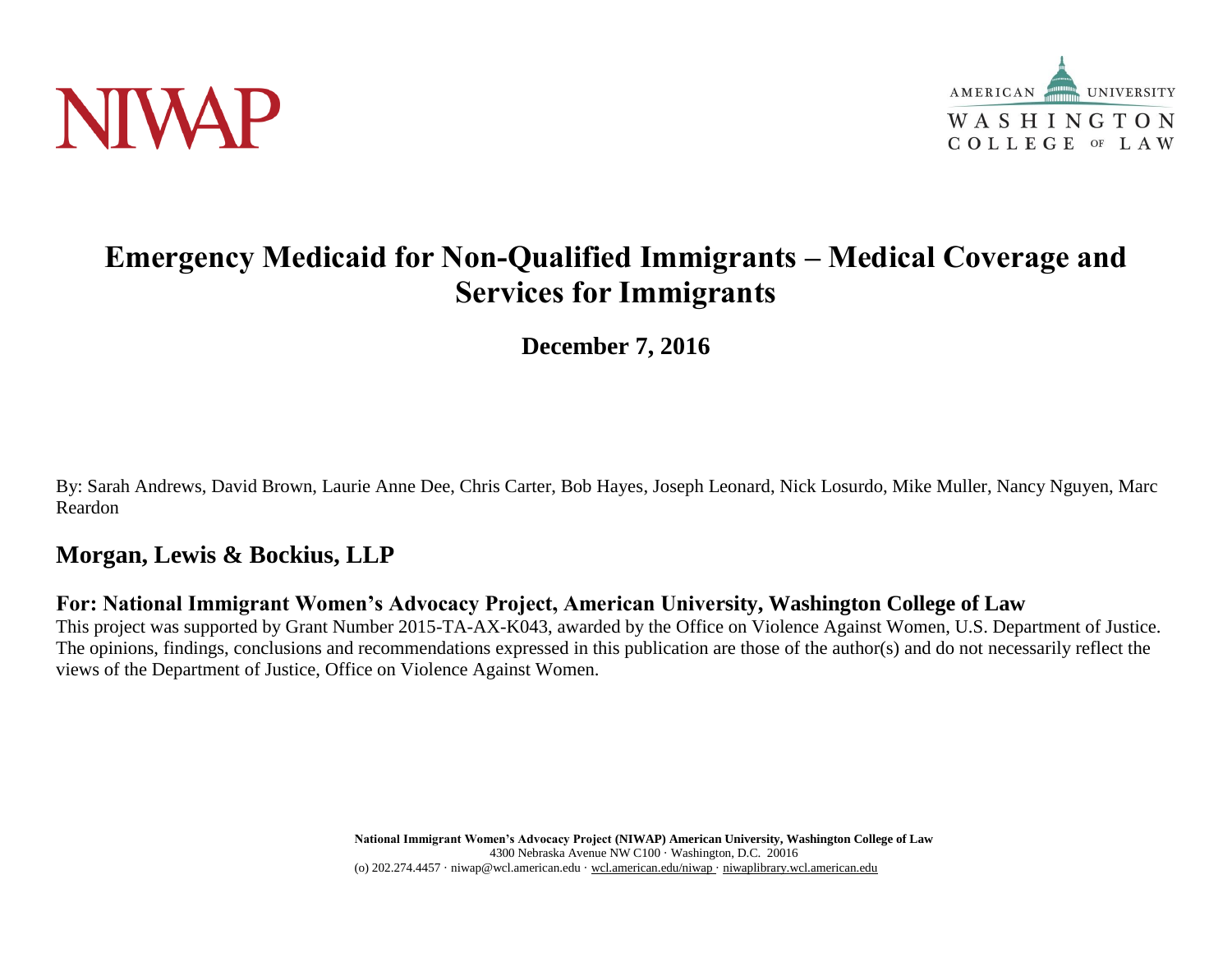# **Emergency Medicaid for Non-Qualified Immigrants**

#### **Introduction and General Guidelines**

Recognizing the importance of ensuring that all residents are able to receive necessary emergency medical care, every state has enacted some sort of emergency Medicaid program. While states are constrained by federal law in their ability to provide public benefits to certain types of "nonqualified" aliens, all states provide them coverage for emergency medical services. While program features and restrictions vary somewhat across the states, most have borrowed essential definitions and restrictions from federal law. Thus, there is some degree of conceptual uniformity. For example, because the federal Personal Responsibility and Work Opportunity Reconciliation Act of 1996 ("PRWORA") allows the provision of only emergency benefits to nonqualified aliens, most states have borrowed the federal definition of "emergency medical condition" in order to ensure their compliance.

This information is current as of November 18, 2010. It is intended to provide an overview regarding health benefits and emergency Medicaid for each state. Victims in need of legal advice should contact their local domestic violence/sexual assault program for referrals.

#### **Who Qualifies for Emergency Medicaid?**

The Personal Responsibility and Work Opportunity Reconciliation Act of 1996 ("PRWORA"), P.L. 104-193, provides that only "qualified aliens" are permitted access to federal and state public benefits, including Medicaid. A "qualified alien" is one who falls into one of the following nine categories:

- 1. Aliens lawfully admitted for permanent residence under the INA;(Note that aliens who entered the U.S. after the date of PRWORA, August 22, 1996, are subject to a 5 year bar or waiting period on the receipt of benefits.)
- 2. Refugees admitted under § 207 of the INA;
- 3. Asylees admitted under § 208 of the INA;
- 4. Cuban or Haitian Entrants as defined in § 501(e) of the Refugee Education Assistance Act of 1980;
- 5. Aliens granted parole for at least one year under § 212(d)(5) of the INA;
- 6. Aliens whose deportation is being withheld under either § 243(h) of the INA in effect prior to April 1, 1997, or § 241(b)(3) of the INA, as amended;
- 7. Aliens granted conditional entry under § 203(a)(7) of the INA in effect before April 1, 1980;
- 8. Battered aliens who meet the conditions set forth in § 431(c) of PRWORA;
- 9. Victims of a severe form of trafficking, in accordance with § 107(b)(1) of the Trafficking Victims Protection Act of 2000.

Under the PRWORA, aliens who do not fall into the categories enumerated above, including undocumented immigrants, are considered "nonqualified aliens." "Non-qualified aliens" can receive only limited federal and state public benefits. However, they may receive Medicaid benefits for care and services necessary for the treatment of an emergency medical condition (excluding organ transplants), provided that they meet all other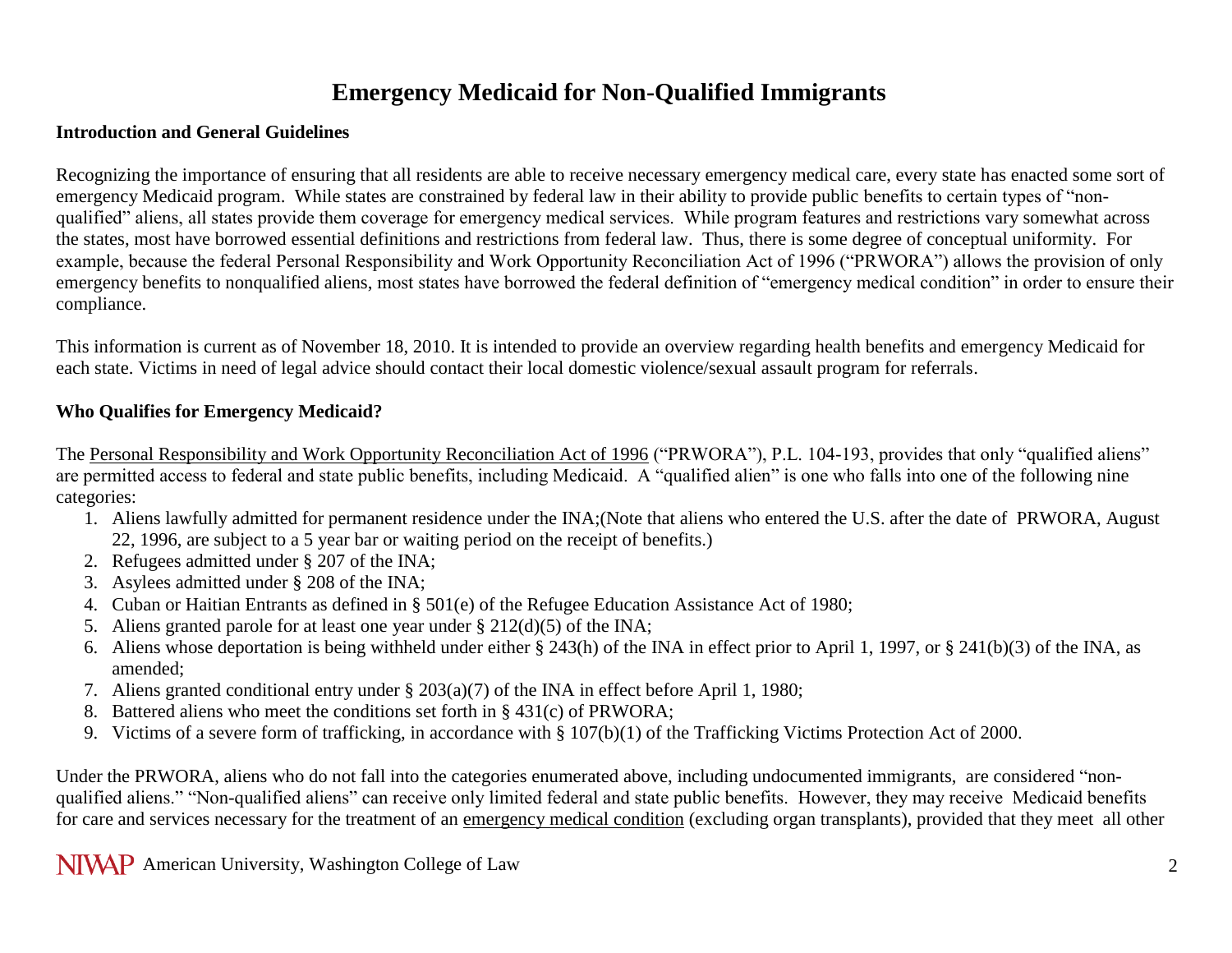general Medicaid requirements except those related to immigration status.

State residency is one of the federal Medicaid eligibility requirements that non-qualified aliens must meet in order to receive emergency Medicaid benefits. According to the State Medicaid Manual, "in some cases an alien in a currently valid non-immigrant classification may meet the State rules" for residency ( see "Centers for Medicare and Medicaid Services, U.S. Department of Health and Human Services, State Medicaid Manual (1997), Section 3211.10.) The State Medicaid Manual indicates that non-citizens holding valid Employment Authorization Cards ("EAD" cards) as well as those in valid status as visitors, foreign students, and certain work-authorized non-immigrants may be eligible for emergency Medicaid. However, note that in *Okale v. North Carolina Department of Health and Human Services*, 570 S.E. 2nd 741 (N.C. Ct. App. 2002), the state Medicaid agency of North Carolina denied emergency Medicaid benefits to an individual who was in the U.S. on an unexpired tourist visa. The court took the position that a person holding a tourist visa by definition could not have the requisite intent to reside in the state. *Okale*, 570 S.E. 2d at 741. See also, *Salem Hospital v. Commissioner of Public Welfare*, 574 N.E. 2nd 385 (1991). On the other hand, state residency may be established even by individuals who enter the U.S. illegally or without inspection (see, e.g., *St. Joseph's v. Maricopa County*, 142 Ariz. 94, 688 P. 2nd. 986 (1984).)

#### **What Constitutes an Emergency Medical Condition?**

"Emergency medical condition" is defined at  $\S1903(v)(3)$  of the Social Security Act ("SSA") (42 U.S.C.  $\S1396b(v)(3)$ ) as a medical condition (including emergency labor and delivery) manifesting itself by acute symptoms of sufficient severity (including severe pain) such that the absence of immediate medical attention could reasonably be expected to result in (1) placing the patient's health in serious jeopardy, (2) serious impairment to bodily functions, or (3) serious dysfunction of any bodily organ or part. Although the PRWORA severely limits what public benefits a state can provide to non-qualified aliens, it allows states to provide additional state funded benefits if state laws enacted after August 22, 1996 affirmatively provide for such eligibility. There is also a federal rule requiring that the condition must have had a "sudden onset," however, the Medicaid Act does not contain this language. See *Medical Coverage of Emergency Medical Conditions* by Jane Perkins, in Clearinghouse Review Journal of Poverty Law and Policy September-October 2004.

In nearly every state, the condition for which treatment is sought must be severe and acute, such that the absence of immediate attention may lead to either placing the patient's health in serious jeopardy, serious impairment to bodily functions, or serious dysfunction of a bodily organ or part.

There have been several cases dealing with the issue of the type and/or duration of medical services covered by emergency Medicaid. In Lewis V. Thompson, 252 F. 3rd 567 (2nd. Cir. 2001,) the Second Circuit determined that the Welfare Reform Act's denial of pre-natal care to non-qualified aliens had a rational basis and did not violate equal protection. The court also held that citizen children of non-qualified pregnant women are eligible for Medicaid on the same basis as children of citizen mother.

There is no definitive rule on when an emergency condition ends for the purposes of cutting off emergency Medicaid. In *Scottsdale Healthcare, Inc. v. Arizona Health Care Cost Containment System*, 75 P.3rd. 91, 2003 (Ariz. 2003), five plaintiffs were treated for emergency medical conditions, and

NIVAP American University, Washington College of Law 3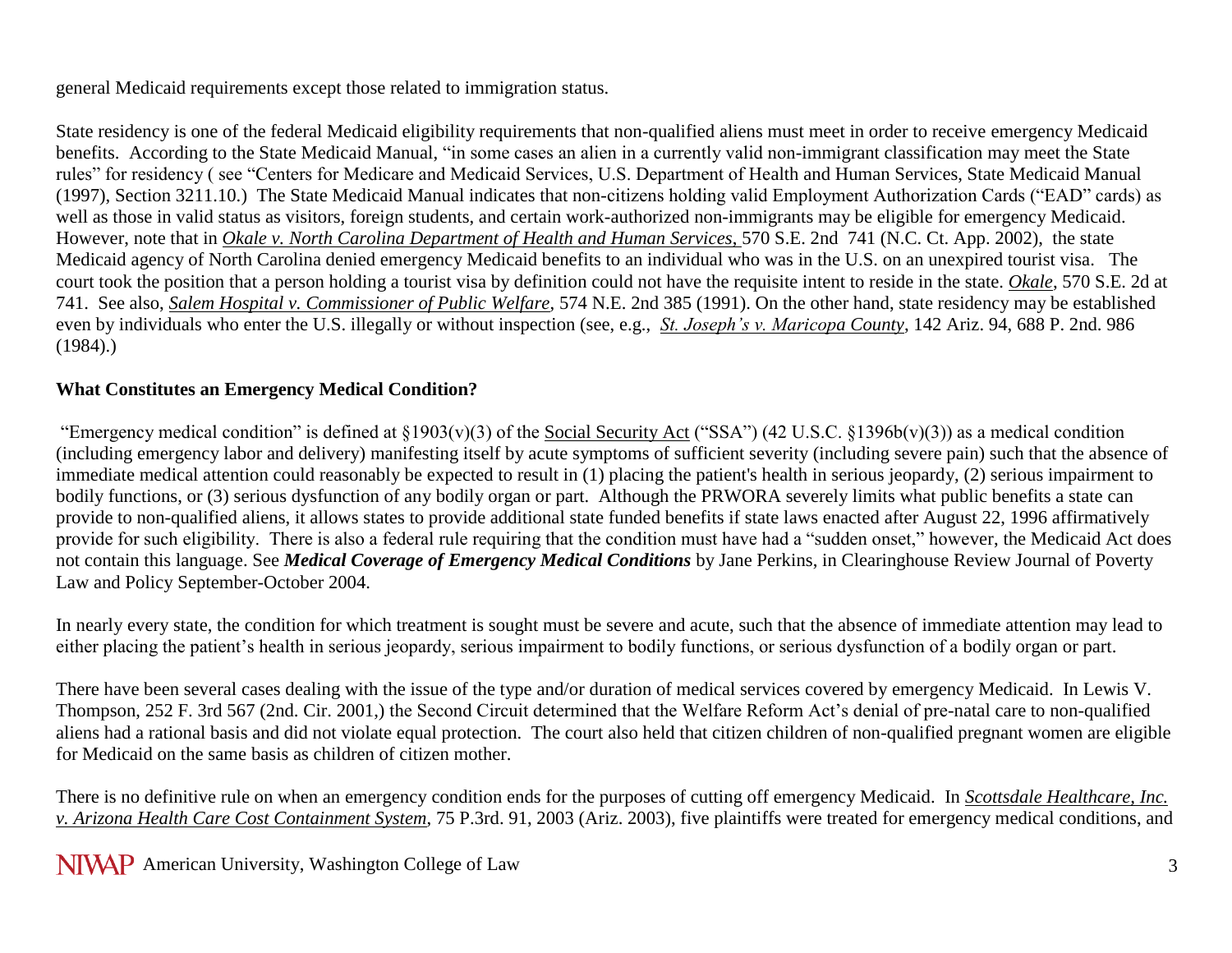the state agency concluded that the emergency medical conditions had ceased when their conditions had been stabilized and they had been transferred from an acute ward to a rehabilitative type ward. The court concluded that even though a patient's initial injury is stabilized, the emergency medical condition may not have ended. The court found that the focus must be on whether the patient's medical condition was acute and of sufficient severity that the absence of immediate medical treatment could result in (1) placing the patient's health in serious jeopardy, (2) serious impairment to bodily functions or (3) serious dysfunction of any bodily organ or part, the three consequences set for under the statutory language. Similarly, in *Luna v. Division of Social Services*, 589 S.E.2d 917, 2004, a patient who presented to the hospital's emergency room with weakness and numbness in the lower extremities was diagnosed with cancer and underwent surgery. All charges incurred after the initial hospitalization were denied payment on the basis that this was not treatment of an emergency medical condition. The provider argued that all treatment rendered was for an emergency medical condition, as defined by state and federal law, because the patient's cancer was rapidly progressing in a life-threatening manner. The appellate court determined that the lower court should have assessed whether the absence of the continued medical services could be expected to result in one of the three consequences outlines in the Medicaid statute. However, in *Greenery Rehabilitation Group, Inc. v. Hammon*, 2d Cir., Nos. 97-6236 97-6238, July 28, 1998, undocumented aliens who suffered serious traumatic head injuries were not entitled to payment of their expenses for the ongoing care of chronic conditions following initial emergency treatment because such care did not qualify as an emergency medical condition. The court found that, while the patients' sudden and severe head injuries initially satisfied the plain meaning of Sec.  $1902(v)(3)$ , the continuous and regimented care subsequently provided to them did not constitute emergency medical treatment pursuant to the statute.

### **What Procedures Must be Followed for Qualification?**

The procedures for receiving such aid vary significantly as well. Several states require or allow individuals to be preauthorized as emergency Medicaid participants prior to the receipt of services. Others refuse to accept applications without a detailed description of the emergency service required; thereby eliminating the possibility of advance authorization. It is important that applicants check their state's rules to determine what steps must be taken in order to qualify for emergency Medicaid, as failure to follow the proper procedures and meet the stated deadlines may prevent eligibility and place the full financial burden for all services on the applicant. Note that under federal law, non-qualified aliens who are eligible for emergency Medicaid need not furnish Social Security numbers. Many states specify that no Social Security number is required. However, in *Crispin v. Croye*, 27. Cal. App. 4th 700, 34 Cal. Rptr. 2d 10 (1st Dist. 1994), a California court held that the state Department of Health could require applicants to declare whether they are US citizens or nationals, or aliens with "satisfactory immigration status."

#### **Please note that in all jurisdictions (other than Puerto Rico and the U.S. Virgin Islands) covered by this summary, Emergency Medicaid Services are available to Non-Qualified Immigrants**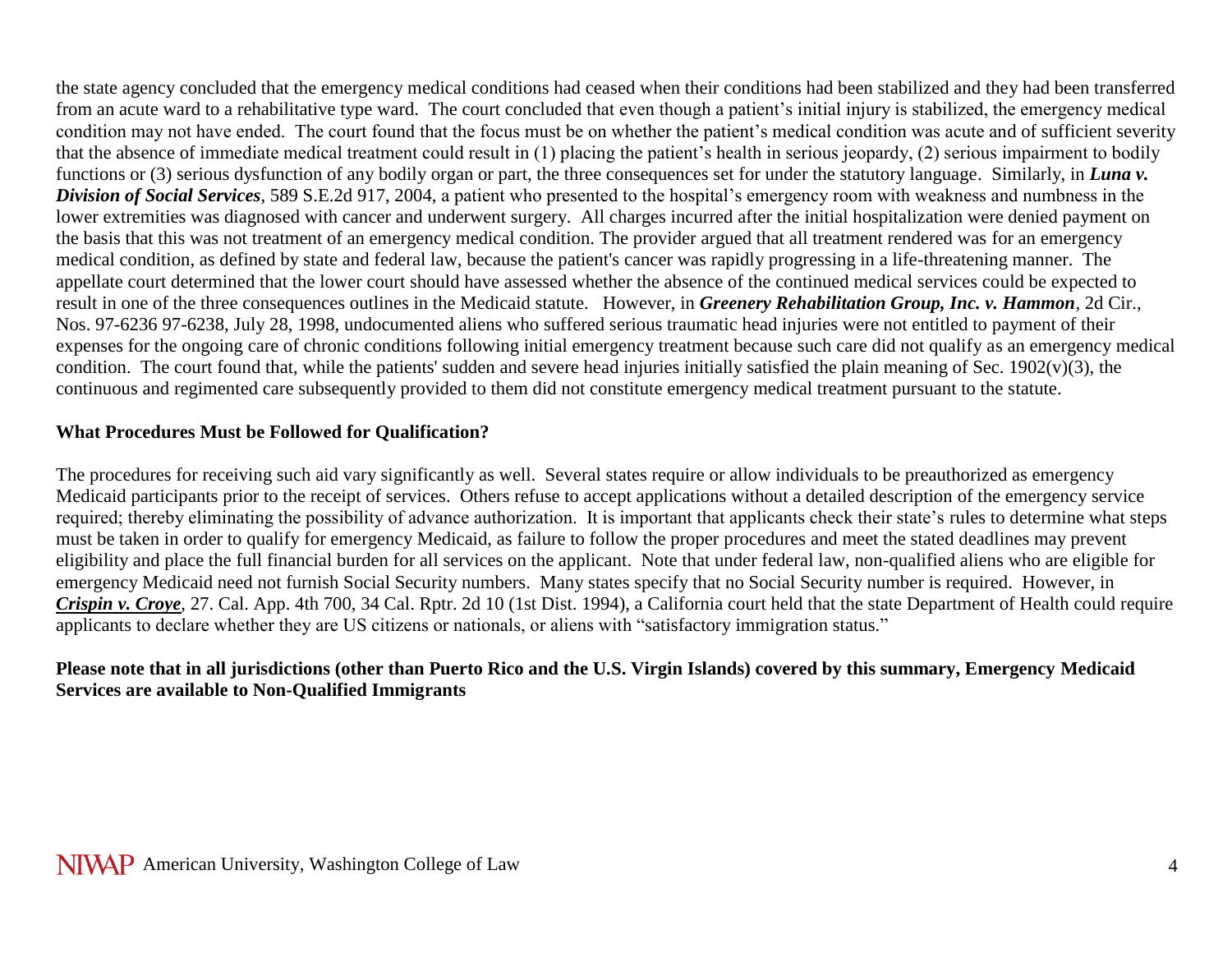| <b>Jurisdiction</b> | <b>Eligibility (Income, Residency or</b><br><b>Time Period Requirements)</b>                                                                                                                                                                                                                                                                                                                                                                                                                                                                                                                                                                                                                                                                                                                                                                                                                                                                  | <b>Coverage (What services are</b><br>covered? How are key terms<br>defined?)                                                                                                                                                                                                                                                                                                                                                                                                                                                                                                                                                                                                                                                                                 | <b>Application Process</b>                                                                                                                                                                                                                                                                                                                                                                                                                                                                                                                                                                                                                                                                                                                                                                                                                                                                                                    |
|---------------------|-----------------------------------------------------------------------------------------------------------------------------------------------------------------------------------------------------------------------------------------------------------------------------------------------------------------------------------------------------------------------------------------------------------------------------------------------------------------------------------------------------------------------------------------------------------------------------------------------------------------------------------------------------------------------------------------------------------------------------------------------------------------------------------------------------------------------------------------------------------------------------------------------------------------------------------------------|---------------------------------------------------------------------------------------------------------------------------------------------------------------------------------------------------------------------------------------------------------------------------------------------------------------------------------------------------------------------------------------------------------------------------------------------------------------------------------------------------------------------------------------------------------------------------------------------------------------------------------------------------------------------------------------------------------------------------------------------------------------|-------------------------------------------------------------------------------------------------------------------------------------------------------------------------------------------------------------------------------------------------------------------------------------------------------------------------------------------------------------------------------------------------------------------------------------------------------------------------------------------------------------------------------------------------------------------------------------------------------------------------------------------------------------------------------------------------------------------------------------------------------------------------------------------------------------------------------------------------------------------------------------------------------------------------------|
| Hawaii              | Hawaii's Med-quest program<br>makes special provision for<br>emergency medical assistance to<br>'non-citizens' if all other<br>categorical, income and asset<br>financial requirements are met.<br>Hi. A.D.C. § 17-1723.1-1, 2, 3.<br>http://humanservices.hawaii.gov/wp manifesting itself in acute<br>-content/uploads/2015/03/HAR-17-<br>1723.1-EMER-MED-ASST-TO-<br>NON-CITIZENS.pdf<br>http://humanservices.hawaii.gov/wp in:<br>-content/uploads/2013/10/HAR-17-<br>1723.2-REFUGEE-MEDICAL-<br>ASSISTANCE-ag-edits-6-4-13.pdf<br>http://humanservices.hawaii.gov/wp functions.<br>-content/uploads/2013/10/HAR-17-<br>1723.3-MEDICAL-ASSISTANCE-<br>FOR-REPATRIATES-5-28-13-<br>Final.pdf<br>The purpose of this program is to<br>provide emergency coverage to<br>aliens who do not qualify for non-<br>emergency related medical<br>assistance <sup>[.]"</sup><br>Hi. A.D.C. §17-1723.1-1, 2, 3<br>The only criteria waived under the | Such individuals may receive<br>emergency medical services<br>necessary to stabilize an<br>"emergency medical condition,"<br>which means a sudden onset of a<br>medical condition, including<br>emergency labor and delivery,<br>symptoms of sufficient severity<br>(including severe pain) such that<br>the absence of immediate medical<br>attention could be expected to result<br>$(1)$ Placing the patient's health in<br>serious jeopardy.<br>(2) Serious impairment to bodily<br>(3) Serious dysfunction to any<br>bodily organ or part."<br>Hi. A.D.C. § 17-1723.1-10(b).<br>Organ transplants are specifically<br>excluded. Otherwise, medical care<br>is provided through the existing<br>fee-for-service program.<br>Hi. A.D.C. § 17-1723.1-21(c). | Applicants for emergency care must<br>complete an application for medical<br>assistance and submit it to the<br>Department of Human Services or<br>designee, which begins the<br>application process. The application<br>process ends with the Department<br>issuing an eligibility determination to<br>the applicant.<br>Hi. A.D.C. § 17-1711.1-21.<br>http://humanservices.hawaii.gov/wp-<br>content/uploads/2013/10/HAR-17-<br>1711.1-APPLICATION-<br>PROCESSING-REQUIREMENTS-<br>AG-edits-9-4-13.pdf<br>If determined eligible for medical<br>assistance, the individual shall be<br>issued a Medicaid identification card<br>by the department as appropriate.<br>Hi. A.D.C. § 17-1711.1-34.<br>http://humanservices.hawaii.gov/wp-<br>content/uploads/2013/10/HAR-17-<br>1711.1-APPLICATION-<br>PROCESSING-REQUIREMENTS-<br>AG-edits-9-4-13.pdf<br>Information may be obtained through<br>the Med-Quest Division of the |
|                     |                                                                                                                                                                                                                                                                                                                                                                                                                                                                                                                                                                                                                                                                                                                                                                                                                                                                                                                                               |                                                                                                                                                                                                                                                                                                                                                                                                                                                                                                                                                                                                                                                                                                                                                               |                                                                                                                                                                                                                                                                                                                                                                                                                                                                                                                                                                                                                                                                                                                                                                                                                                                                                                                               |